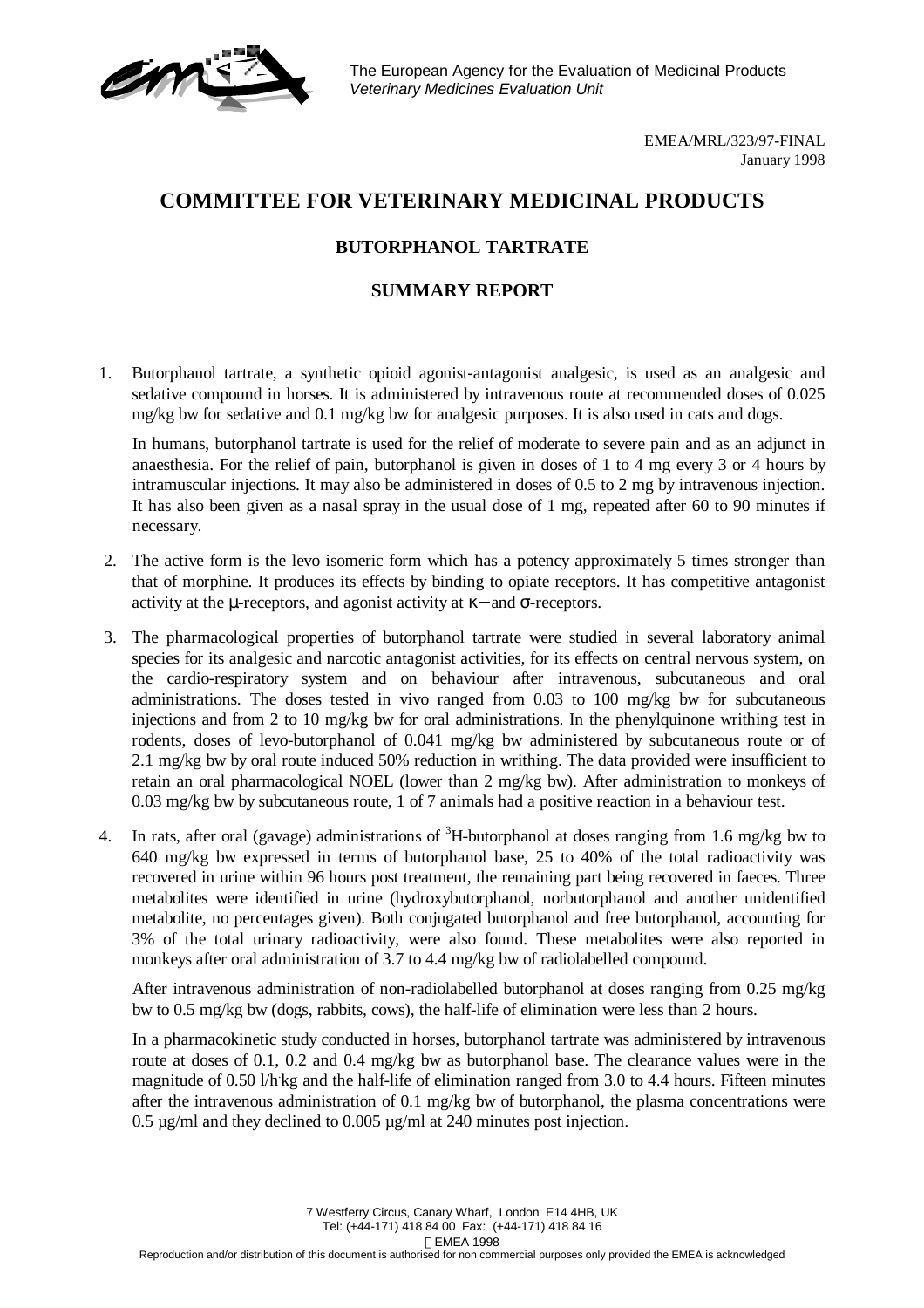In humans, after intravenous administration of 1 mg  ${}^{3}$ H-butorphanol tartrate or intramuscular administration of 2 mg, it was shown that butorphanol was rapidly distributed and had a plasma halflife of about 3 hours. In plasma, after intramuscular administration, butorphanol peak levels of 0.001 to 0.002 µg/ml occurred at 1 to 2 hours post injection whereas for hydroxybutorphanol peak levels of approximately 0.0005 µg/ml were observed at 4 to 6 hours and remained constant until 8 hours post injection. After intravenous or intramuscular administration, 71 to 72% of the administered radioactivity was excreted within 96 hours. In urine, 50% of the radioactivity excreted was present as hydroxybutorphanol, 6% as norbutorphanol and about 13% as the parent compound (free and conjugated). In plasma 83% of butorphanol is protein-bound.

In a series of 3 crossover studies conducted in humans (9 to 12 volunteers per group), the absorption of butorphanol was calculated after administrations of doses of 2 mg butorphanol tartrate intravenously and either transnasally, sublingually or buccally. The elimination half-life of butorphanol was about 3 to 5 hours and was independent of the administration route. Mean bioavailabilities of sublingual tablets and buccal disk formulations were 19% and 29% respectively but for the transnasal administration the value rose significantly to 70%.

In another study, it was shown that butorphanol after oral administration undergoes extensive firstpass metabolism so that the bioavailability of butorphanol after oral administration is only 5%.

- 5. The oral  $LD_{50}$  of levo-butorphanol tartrate was higher than 100 mg/kg bw in rats. The intravenous  $LD_{50}$  was 32 and 20 mg/kg bw in male mice and male rats, respectively. The subcutaneous  $LD_{50}$  was 300 and 620 mg/kg bw in male mice and male rats, respectively. Clinical signs of toxicity consisted in ataxia, a slowing in heart rate followed by a decrease in activity and a loss of righting reflex before the death.
- 6. Repeated dose toxicity studies after parenteral administration were conducted in rats, dogs and monkeys.

In a 3-month toxicity study conducted in rats, levo-butorphanol tartrate was administered by subcutaneous route at doses of 0.5, 2.5 and 5 mg/kg bw/day expressed in terms of butorphanol base. As a dose-related increase in the average of the water intake was noted in all treated group and in absence of statistical test, no NOEL could be retained (lower than 0.5 mg/kg bw).

In a 3-month toxicity study conducted in dogs, levo-butorphanol tartrate was administered by intramuscular route at doses of 0.1, 0.5 and 1 mg/kg bw/day expressed in terms of butorphanol base. In all treated group, a loss in the initial body weight was reported. This loss represents 1.2 to 4.2% in the intermediate dose group and 1.1 to 3.7% of the initial weight in the low dose group whereas in the control group, a mean gain of 2.1 to 2.5% was reported. A LOEL of 0.1 to 0.5 mg/kg bw/day can be retained for this study.

In a 6-month toxicity study, monkeys received levo-butorphanol tartrate via intramuscular route at doses of 0.15, 0.75 and 1.5 mg/kg bw/day expressed in terms of butorphanol base. As only transient sedation effects were reported for all doses, it can be concluded that the intramuscular administrations of butorphanol did not induce adverse toxic effect up to 1.5 mg/kg bw.

After subcutaneous or intramuscular administrations, most of the findings were related to the pharmacological properties of the test substance.

7. The tolerance of butorphanol tartrate in horses has been tested either after single or repeated administrations of increasing intravenous doses up to 10-fold the recommended dosage of 0.1 mg/kg bw. Butorphanol tartrate was well tolerated. Minor transient adverse effects related to the central nervous system and the gastrointestinal tract were reported.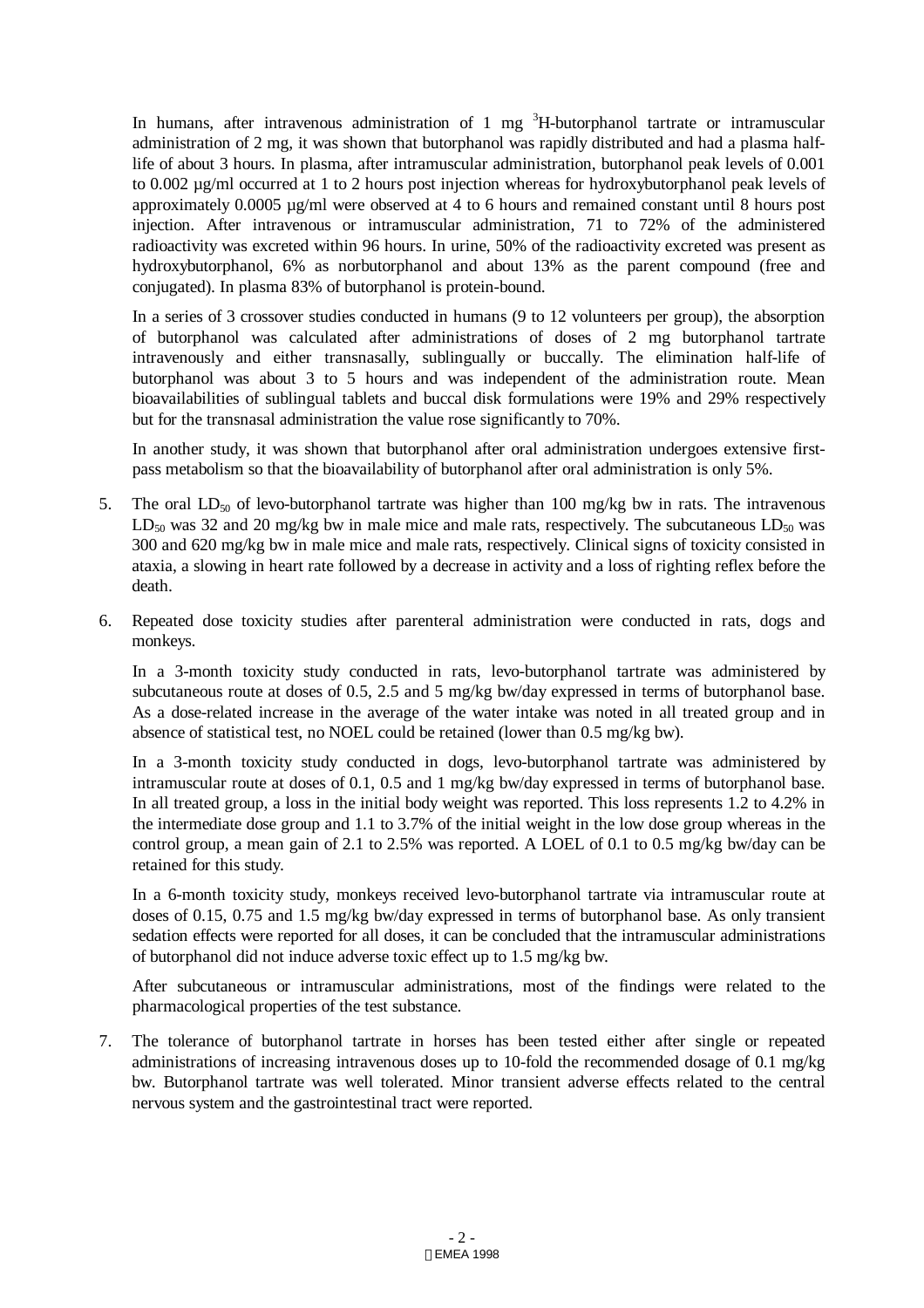8. In a first set of reproductive studies, levo-butorphanol tartrate was administered by subcutaneous route to animals at different stages of the reproduction. All dosages are expressed in terms of butorphanol base. In rats, the subcutaneous administrations of levo-butorphanol tartrate at doses of 0.5 and 2.5 mg/kg bw/day for 75 days prior to mating in males, and for 14 days prior to mating and throughout the gestation period and up to the lactation period in females, induced a significant decrease of the body weights of the parents and a lower survival index in pups. No NOEL was retained (lower than 0.5 mg/kg bw).

In a second set of reproductive studies, butorphanol tartrate (stereosisomeric form and the real expression of the dosage not given) was administered by oral route to animals at different stages of the reproduction. Rats received doses of 10, 40 and 160 mg/kg bw/day of butorphanol tartrate for 63 days prior to mating for males, and for 14 days prior to mating and throughout the gestation period and up to the lactation period for females. At the highest dose, side-effects (alopecia, reduced number of successful conceptions) were reported in parents whereas 10 and 40 mg/kg bw/day were without effects. As the only adverse effect on foetuses observed at 10 and 40 mg/kg bw was a significant increase in mean foetal weight (3.96 g and 3.90 g in the 10 and 40 mg/kg bw groups versus 3.57 g in the control group) these dosages may be considered without toxicological relevance and a NOEL of 40 mg/kg bw/day can be retained for embryotoxicity.

9. In a first set of parenteral teratogenicity studies, three studies were conducted in rats (subcutaneous route), mice (subcutaneous route) and rabbits (intramuscular route). Whatever the species considered, levo-butorphanol tartrate was neither teratogenic nor embryotoxic at doses up to 1 mg/kg bw/day. However, a NOEL of 0.5 mg/kg bw/day for maternotoxicity was retained for rats, whereas 1 mg/kg bw/day was without effects in mice or in rabbits (doses expressed in terms of butorphanol base).

In a second set of oral teratogenicity studies, two studies were conducted in rats and in rabbits. In rats the oral administration of butorphanol at doses of 10, 40 and 160 mg/kg bw/day did not induce toxic effects in dams and offspring. At doses up to 160 mg/kg bw/day, butorphanol tartrate was neither maternotoxic nor embryotoxic nor teratogenic.

Rabbits were treated with oral doses of 15, 30 and 60 mg/kg bw/day. As a decrease of the pregnancy rate was reported at 60 mg/kg bw, 30 mg/kg bw/day was retained as the NOEL for maternotoxicity. Butorphanol tartrate at doses up to 60 mg/kg bw/day (doses expressed in terms of butorphanol base) is neither embryotoxic nor teratogenic when orally administered to rabbits.

10. In a peri- and postnatal study female rats received oral doses of 10, 40 and 160 mg/kg bw/day of butorphanol tartrate from day 15 of gestation to day 21 post partum. No adverse effects on the perinatal phase, delivery and postnatal life of animals were seen up to 160 mg/kg bw/day.

Subcutaneous doses of 0.1 and 1 mg/kg bw/day of levo-butorphanol tartrate administered to female rats from day 15 of gestation to day 21 post partum did not induce adverse effects on the perinatal phase, delivery and postnatal life of animals.

- 11. Levo-butorphanol gave negative results in *in vitro* tests (Ames tests with *Salmonella typhimurium* and with *Escherichia coli*, in the Chinese hamster ovary cytogenetic assay and in DNA repair assay with WI-38 human fibroblasts). It was concluded that levo-butorphanol is unlikely to be a mutagenic compound.
- 12. Carcinogenicity studies were conducted in rats and in mice.

Sprague-Dawley rats received butorphanol tartrate in the diet for 78 weeks at doses of 1 and 2 mg/kg bw/day. A significant increase in the incidence of squamous cell carcinoma of the skin was noted in males at the lowest dose (4 of 50 versus 0 of 75 in controls). Such effects were not reported for females and for males of the highest dose groups. As this effect was not dose-related and as because this tumour occurred spontaneously in old Sprague-Dawley rats, it can be concluded there was not evidence of carcinogenicity in rats.